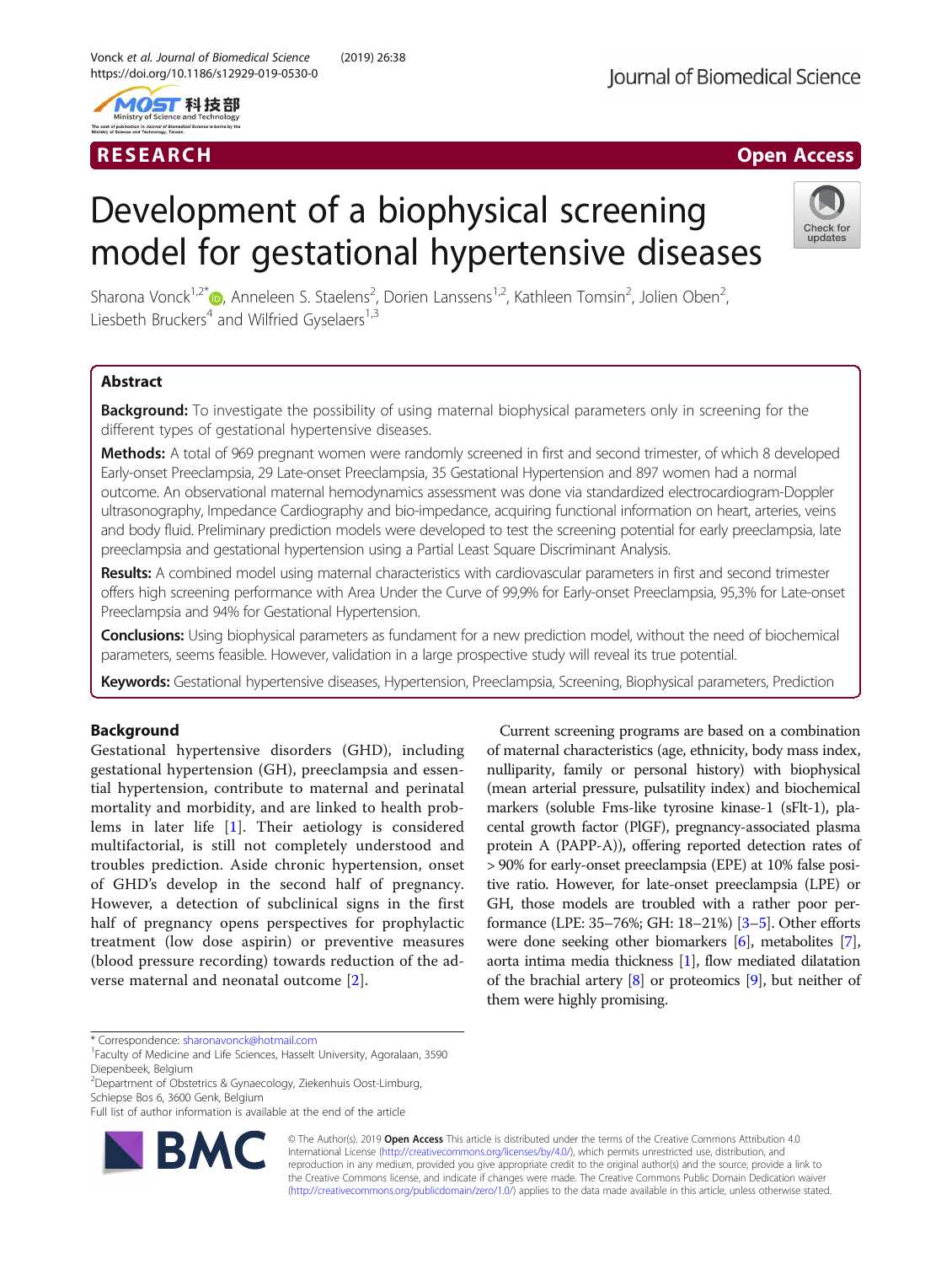In hypertensive disorders, it is already shown that cardiovascular parameters differ from the first trimester onwards and that different sets of parameters relate to different types of hypertension [[10,](#page-7-0) [11\]](#page-7-0). We aimed to investigate the strength of using these maternal "type-specific" biophysical parameters only as screening to predict the different types of gestational hypertensive diseases.

# Methods

# Definitions of gestational hypertensive disorders

Diagnoses were made during the course of the normal clinical care by the investigators according to the ISSHP guidelines [[2\]](#page-7-0) and based upon the patient's clinical record. After birth, gestational outcome was defined and data were categorized in normotensive pregnancy (NP), GH, EPE, LPE, essential hypertension (EH) and all classified according to birth weight percentile  $\leq$  or  $>$  10% as small for gestational age (SGA) or non-SGA respectively. GH was defined as a non-proteinuric hypertension, developed after 20 weeks of gestation. Preeclampsia was defined as new-onset hypertension with proteinuria ≥300 mg/24 h, labelled as early-onset at clinical presentation of < 34 weeks and late-onset at presentation of ≥34 weeks of gestation. EH was a non-proteinuric hypertension with need for antihypertensive medication, developed < 20 weeks. GH, LPE and EPE were used for analysis (Appendix).

# Study design

Approval of the Ethical Committee was obtained before study onset (MEC ZOL, reference: 13/090 U) and informed consent before inclusion. One group of inclusions were normotensive women with singleton pregnancies, between  $8^{+0}$  -  $15^{+6}$  weeks of gestation, presenting at the obstetric ultrasound scanning clinic at Ziekenhuis Oost-Limburg Genk for their routine first trimester ultrasound scan who were invited to participate in an observational study between 2011 and 2016 where a cardiovascular assessment was performed. The second group were women with established risk factors, such as concommittant disease, obstetric or medical history, referred by their gynaecologist to our maternal-fetal medicine unit. The cardiovascular assessment was repeated between  $18^{+0}$  -  $27^{+6}$  weeks of gestation in 64% of the patients. The other 36% of patients were lost to follow-up for logistical reasons or delivered elsewhere. At delivery, all included pregnancies were categorized according to confirmed and documented outcome. For this preliminary analysis, we included patients with NP, GH and LPE diagnoses, all without SGA neonates to obtain unbiased groups with a pure hemodynamic profile (Appendix). As exception, the group of EPE patients were included with and without SGA neonates, partly from the theoretical concept that poor foetal growth is an intrinsic feature of EPE and partly to increase the numbers of pathological cases as they were otherwise too low (Appendix). Pregnancies complicated with EH (with or without SGA,  $n = 28$ ), superimposed late preeclampsia with or without SGA  $(n=5)$ , HELLP with or without SGA  $(n=3)$  and isolated SGA  $(n=92)$ were excluded from the prediction model analysis, as well as multiplet pregnancies  $(n = 2)$  (Appendix).

# Maternal characteristics

Maternal characteristics were obtained through history taking and retrospective review of the medical records for each patient. This included maternal age, pregestational weight, height, pregestational body mass index (BMI), allergy, parity, history on diabetes/intra-uterine death/intra-uterine growth restriction/thrombophilia/ hypertension.

# Cardiovascular profile

A maternal cardiovascular profile was taken in every pregnant woman combining three non-invasive techniques (Impedance cardiography, ECG-Doppler ultrasound and bio-impedance) to obtain functional information about the complete maternal circulation (arteries, veins, heart, and body fluid content) (Table [1](#page-2-0)). A standardized protocol, as described below, was used as reported in previous other studies [[12](#page-7-0)–[14](#page-7-0)].

# Impedance Cardiography (ICG)

The Non-Invasive Continuous Cardiac Output Monitor (NICCOMO, Medis Medizinische Messtechnik GmbH, Ilmenau, Germany) was used for standardized automated sphygmomanometric blood pressure measurement on the right arm and with an appropriate cuff width. Impedance cardiography was performed using four electrodes (two on the axillary line under the thorax and two in the neck) eliminating skin resistance. The examination was performed after stabilization of cardiovascular function in standing position. Parameters were classified as blood pressures [diastolic (DBP), mean arterial pressure (MAP)], flow parameters [heart rate (HR), stroke volume (SV), cardiac output (CO)], contractility parameters [pre-ejection period (PEP), left ventricular ejection time (LVET), velocity index (VI), acceleration index (ACI)] and vascular parameters [total peripheral resistance (TPR)]. The latter was calculated using the formula (MAP  $\times$  80) / CO [[15,](#page-7-0) [16](#page-7-0)].

# ECG-Doppler ultrasound

An electrocardiogram was combined with Doppler ultrasonography of the maternal renal interlobar veins, hepatic veins and the arcuate uterine arteries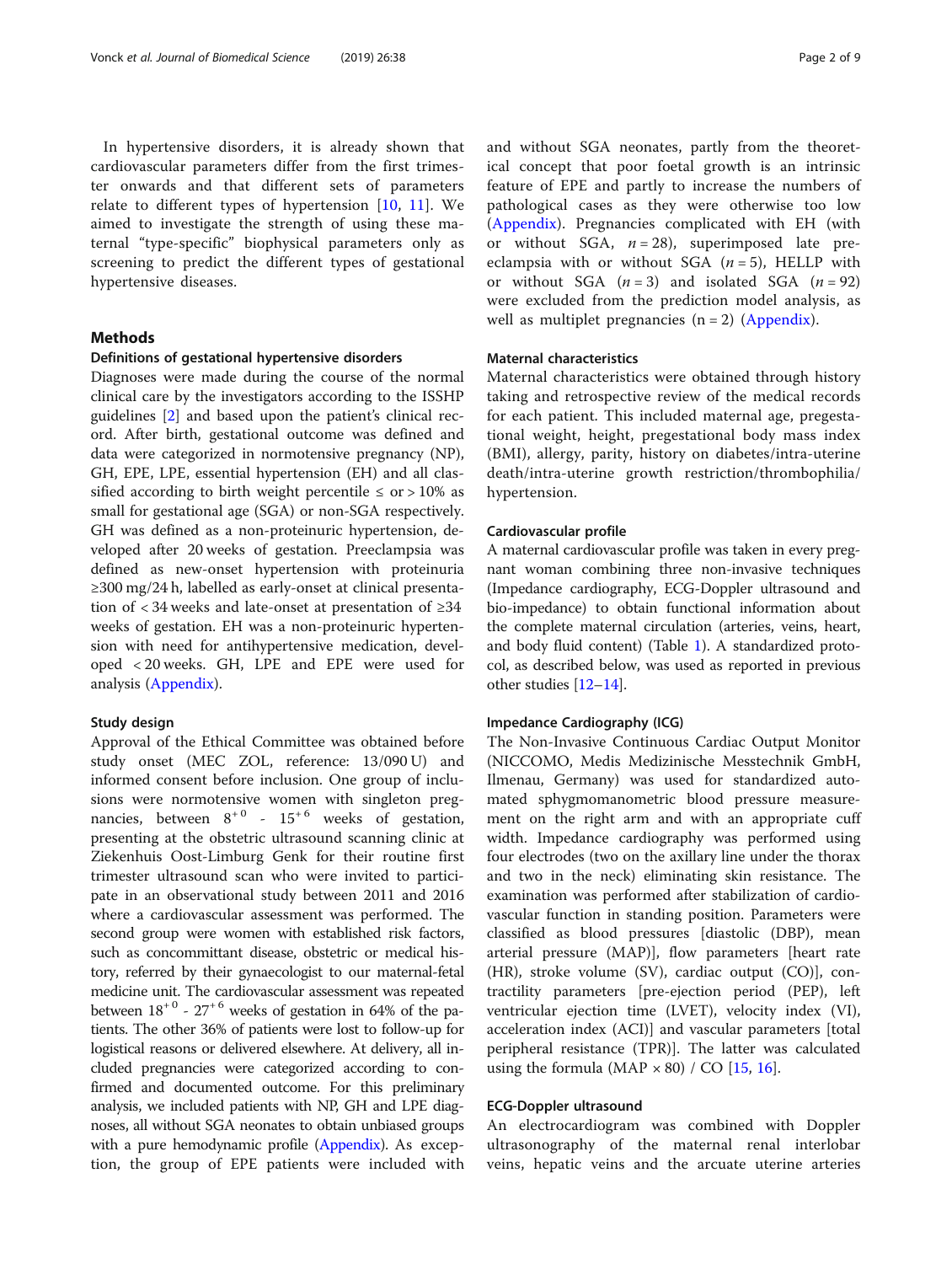<span id="page-2-0"></span>

| <b>Table 1</b> Overview of all parameters derived in one cardiovascular assessment session with the three techniques |  |
|----------------------------------------------------------------------------------------------------------------------|--|
|----------------------------------------------------------------------------------------------------------------------|--|

|          | ECG-Doppler                                                                                                                      | ICG                                                                                                                                                    | Bio-impedance                                                                    |
|----------|----------------------------------------------------------------------------------------------------------------------------------|--------------------------------------------------------------------------------------------------------------------------------------------------------|----------------------------------------------------------------------------------|
| Heart    |                                                                                                                                  | Heart Rate (HR)<br>Stroke Volume (SV)<br>Cardiac Output (CO)<br>Pre-ejection Period (PEP)<br>Left Ventricular Ejection Time (LVET)                     |                                                                                  |
| Arteries | Left + Right Arterial Pulse Transit (APT)<br>Left + Right Pulsatility Index (PI)<br>Left + Right Resistivity Index (RI)          | Velocity Index (VI)<br>Acceleration Index (ACI)<br>Total Peripheral Resistance (TPR)<br>Diastolic Blood Pressure (DBP)<br>Mean Arterial Pressure (MAP) |                                                                                  |
| Veins    | Hepatic Venous Pulse Transit (VPT)<br>Left and Right Renal VPT<br>Hepatic Vein Index (HVI)<br>Renal Interlobal Vein Index (RIVI) |                                                                                                                                                        |                                                                                  |
| Fluid    |                                                                                                                                  |                                                                                                                                                        | Total Body Water (TBW)<br>Extracellular Water (ECW)<br>Intracellular Water (ICW) |

ECG electrocardiogram, ICG impedance cardiography

using a 3.5 MHz transabdominal probe during interrupted breathing in supine position (Aplio Mx, Toshiba Medical Systems nv, Sint-Stevens-Woluwe, Belgium). Each parameter was measured three consecutive times and averaged, reducing intra-variability [[17\]](#page-7-0). Parameters of arteries and veins were classified into 2 groups: pulse transits and impedance indices.

The heart rate corrected venous pulse transit (VPT) is the time interval between the P-top from the ECG-wave and the A-wave from the Doppler pulse wave (PA in ms). In the arteries (heart rate corrected arterial pulse transit, APT), the time interval starts at the Q-wave on the ECG and ends at the start of the Doppler end-diastolic point D (QD in ms). The pulse transits are adjusted for heart rate, which is variable due to advancing gestation, and thereby divided by RR (time interval in ms between two consecutive R-waves of the ECG signal) [[18\]](#page-7-0).

At the venous side, the maximum and minimum flow velocity is measured from the renal and hepatic Doppler signal. An impedance index is calculated using the formula [(Maximum Velocity-Minimum Velocity)/Maximum velocity] [[13,](#page-7-0) [19\]](#page-7-0). This renal interlobar vein index (RIVI) and hepatic vein index (HVI) are considered the venous equivalents of the arterial Resistivity Index (RI) which is calculated by the formula (Peak systolic velocity – End diastolic velocity)/Peak systolic velocity. In the uterine arcuate arteries, RI and Pulsatility Index (PI, (Peak systolic velocity – minimal diastolic velocity)/Mean velocity) were measured as reported [[20](#page-7-0), [21\]](#page-7-0).

A combination of TPR and APT in dyn.sec/cm<sup>2</sup>, was also calculated and describes the relation between vascular resistance in the systemic vs. the uterine

circulation (uterine flow promoting peripheral resistance (UFPPR)).

# Bio-impedance

The body composition and fluid balance were measured by a multiple frequency bioelectrical impedance analyzer (Maltron Bioscan 920-II, Maltron International LTD, Essex, UK) in supine position with stretched arms and legs, without socks or shoes [\[22\]](#page-7-0). Two electrodes, receiving the electrical signal, were placed on the dorsal surfaces of the wrist and ankle at the level of the process of the radial and ulnar resp. fibular and tibial bones. Two other electrodes, sending the electrical signal, were attached to the third metacarpal bone of the right hand and right foot. The applied current was 0,6 mA with a frequency of 5, 50, 100 and 200 kHz during 5 s. Total Body Water (TBW) was estimated, as the total of intracellular water (ICW) and extracellular water (ECW).

# **Statistics**

An independent t-test at 5% significance level was used for intergroup comparison of continuous demographic data. Chi-square test was used for categorical demographic variables. Normality was checked via Shapiro-Wilk. Data were presented as mean  $\pm$  SD or n (%). These analyses were done in SPSS (SPSS Inc., Chicago, Illinois, USA).

The preliminary prediction models were calculated using a Partial Least Square Discriminant Analysis (PLS-DA), which discriminates NP from GH, NP from EPE and NP from LPE. All measured biophysical parameters were converted first to multiples of the expected normal median (MoM) per trimester. The PLS-DA evaluated the performance using (A) demographic data only;  $(B)$  demographic data  $+$  the maternal biophysical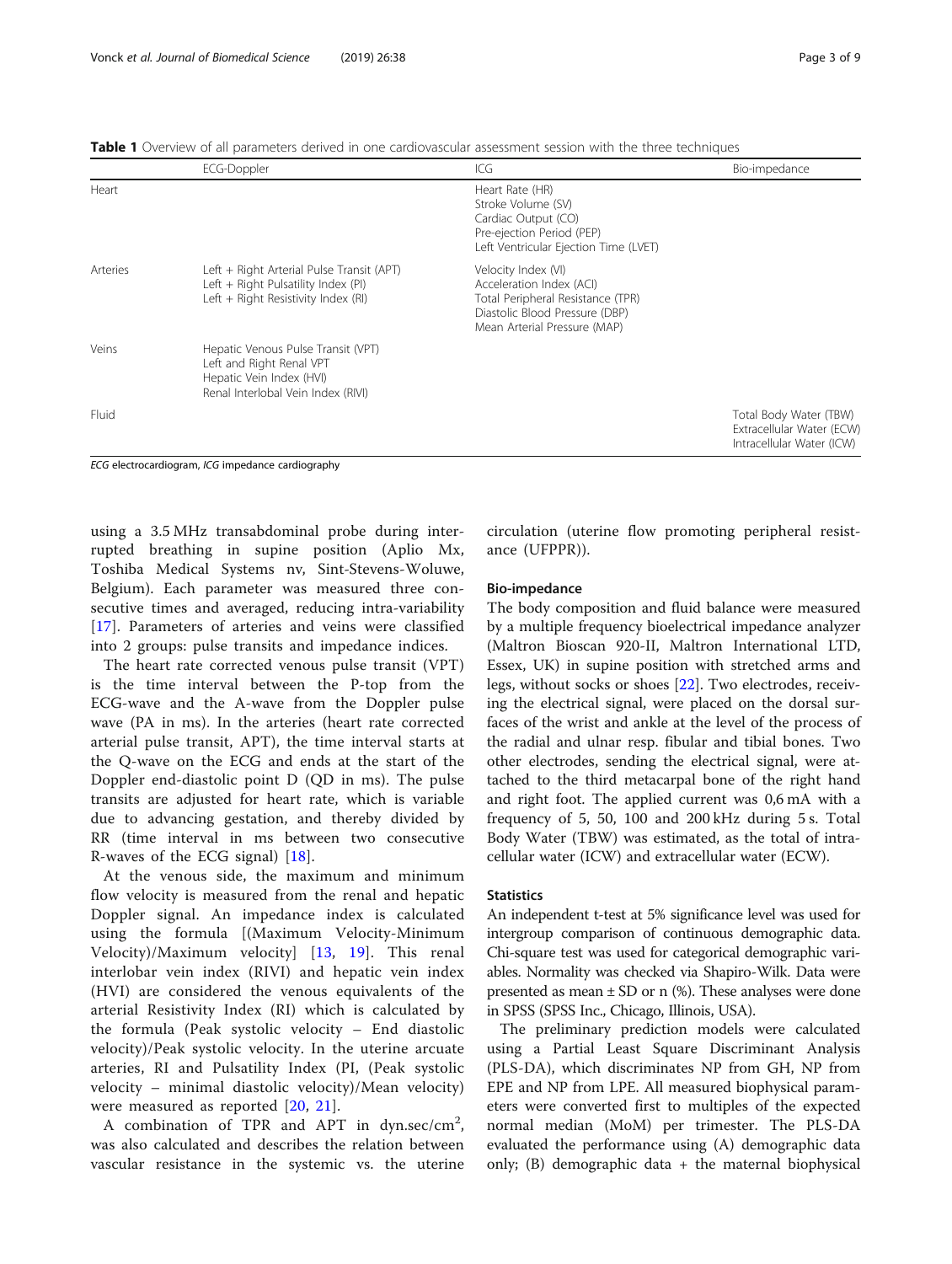parameters at 12 weeks and (C) demographic data + the maternal biophysical parameters at 12 and 20 weeks. All pregnancies were used in the training set and cross-validation was used to quantify the performance. The number of observations in the training set decreased substantially when using multiple sets of biophysical parameters (ultrasound, impedance cardiography and bio-impedance variables) and data from both trimesters, due to missing data in one of the sets. Sensitivities, specificities, positive predictive values, negative predictive values, receiver operating curves (ROC) and likelihood ratios presented in this manuscript, were obtained with the PLS-DA with cross validation. SAS (SAS 9.4, Institute Inc., Cary, NC USA) was used for this data analysis.

# Results

A total of 969 pregnant women were measured at their first ultrasound appointment. Eight were categorized as EPE, 29 LPE, 35 GH and 897 NP. Patient and outcome characteristics of the four outcome groups are shown in Table [2](#page-4-0).

The best performance was obtained by combining the maternal biophysical parameters of first and second trimester together with the maternal characteristics. More specifically this means, the models include a set of demographical variables: maternal age, allergy, parity, length, BMI, history of hypertension/thrombophilia/ IUGR/intra-uterine death/diabetes, and three sets of biophysical parameters (presented in Table [1\)](#page-2-0), measured in first and second trimester (Fig. [1\)](#page-4-0). Positive likelihood ratios (LR) are between 7,27–7,40 and the negative between 0 and 0,18.

# Early preeclampsia

The detection rate (DR) of EPE is 100% with false positive ratio (FPR) of 0%. Positive predictive value (PPV) is 67% and negative predictive value (NPV) is 100%. The area under the curve (AUC) is 99,8% (Fig. [1](#page-4-0)a).

# Late preeclampsia

At 14% FPR, the detection rate is 100%. The PPV is 21% and NPV 100%. The AUC for LPE is 94% (Fig. [1](#page-4-0)b).

# Gestational hypertension

The GH model is characterized by a detection rate of 84% at 12% FPR. This provides a PPV of 23% and NPV of 99%. The AUC is 95,3% (Fig. [1](#page-4-0)c).

# **Discussion**

This study is the first to demonstrate the feasibility of screening for all types of GHD using maternal biophysical parameters in combination with demographic

parameters. Even without inclusion of biochemical parameters, our prediction models already show good performances (AUC of  $> 94\%$ , DR of  $> 84\%$ ), but it is expected that these will improve further by combining these biophysical parameters with biochemical parameters. Validation in a large prospective study is now needed to evaluate the potential and applicability of biophysical parameters in screening for GHD.

Our study is the first to assess all major components of the maternal circulation as one integrated functional circle: volumes, heart, arterial and venous hemodynamics and are used as fundaments in a preliminary prediction model. A standardized protocol of non-invasive techniques with reported inter- and intra-observer correlations is used  $[12-14]$  $[12-14]$  $[12-14]$  $[12-14]$  $[12-14]$ . The bio-impedance technique may be criticized as being less valid than maternal echocardiography or dye dilution plasma volume measurements, however our results are in line with these so- called gold standard methods [\[23\]](#page-7-0) and with other reports [[24](#page-7-0)]. It should be appreciated that, similar to other reported methods [\[25](#page-7-0)], the bio- impedance methodology is very easy to perform with very low inter- and intra-observer variabilities, allowing a general application with a minimum of training or expertise. The total cardiovascular protocol is cheap and time efficient (15 min). We acknowledge that all pathological cases were rather low in this study and that EPE was based on very few measurements, even with inclusion of SGA and non-SGA, which might bias the model of EPE. The statistics behind the models is also still too complex and preliminary to provide us already with a defined algorithm with corresponding coefficients. Another point of attention is that 13.5% of our studied population has diabetes mellitus and uses insulin for therapy with potential interference with our cardiovascular measurements.

Current guidelines on screening and management of women at high risk for hypertension in pregnancy are based on maternal risk factors only, and performance is rather low with 35% detection rate for preeclampsia and 40% for early preeclampsia [\[26](#page-7-0), [27\]](#page-7-0). In practice, diagnosing GHD is based on elevated blood pressures and/or proteinuria during a routine clinical visit in late second or third trimester, and at that stage, disease is already established and preventive therapy is not useful anymore. Therefore, various models were investigated to improve first trimester prediction. The current best approach combines maternal characteristics with first trimester uterine artery Doppler pulsatility index, MAP and a combination of biomarkers (PlGF, sFlt-1 or PAPP-A), reaching detection rates of > 90% for EPE and between 35 and 76% for LPE by a  $10\%$  FPR  $[3-5]$  $[3-5]$  $[3-5]$  $[3-5]$ . This means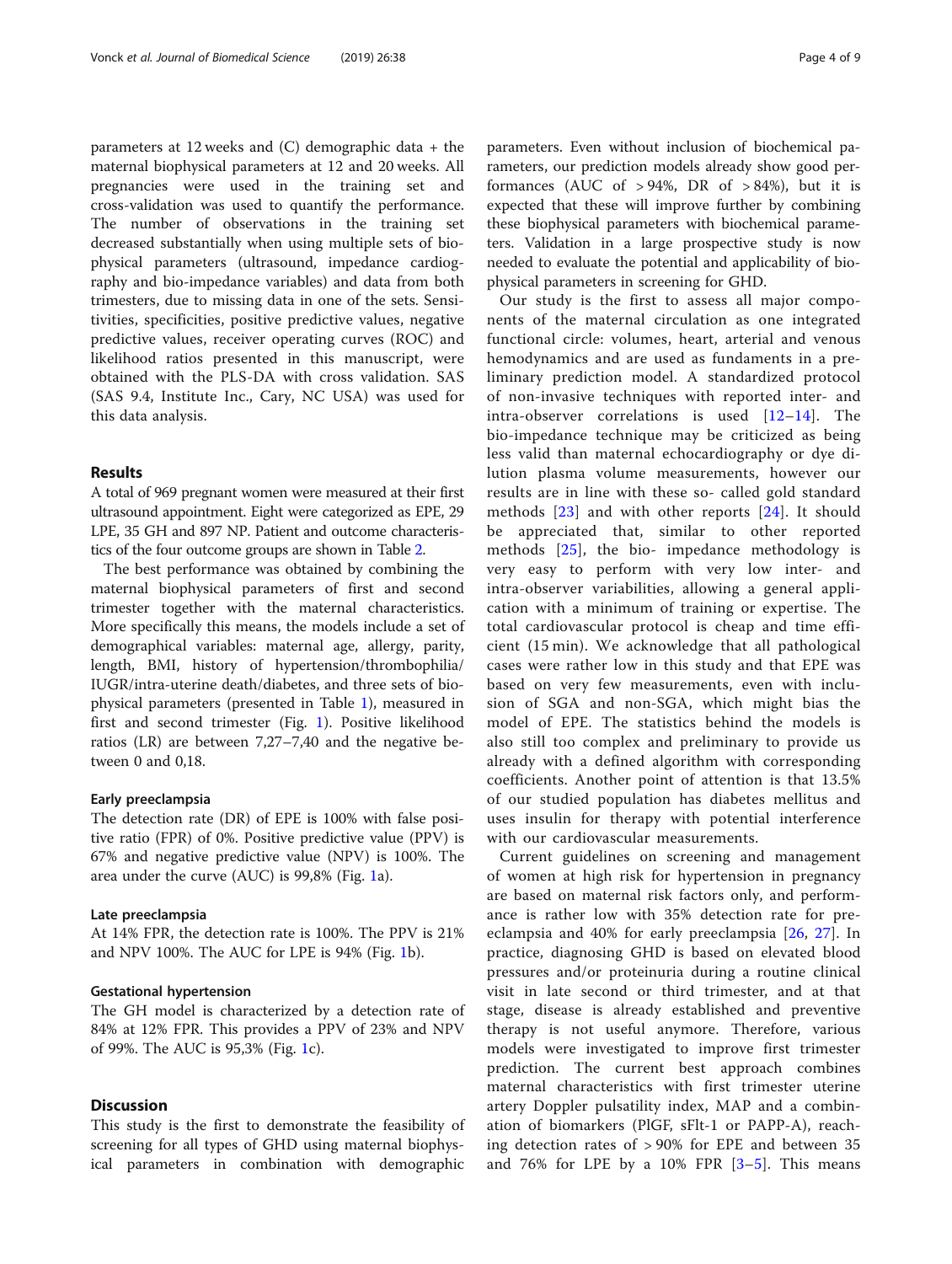# <span id="page-4-0"></span>Table 2 Patient and outcome characteristics in the four outcome groups

|                                                               | Normotensive Pregnancy<br>(NP) $(n = 897)$ | Early-onset Preeclampsia<br>(EPE) $(n = 8)$ | (LPE) $(n = 29)$     | Late-onset Preeclampsia Gestational Hypertension<br>(GH) $(n = 35)$ |
|---------------------------------------------------------------|--------------------------------------------|---------------------------------------------|----------------------|---------------------------------------------------------------------|
| Characteristics at inclusion                                  |                                            |                                             |                      |                                                                     |
| Maternal age, years                                           | $30(27-33)$                                | $30(25-36)$                                 | $30(27-34)$          | $30(27-33)$                                                         |
| Pregestational maternal weight, kg                            | 64 (58-74)                                 | 76 (64-84)*                                 | $66(62 - 82)$        | 65 (59-79)                                                          |
| Pregestational maternal height, cm                            | $166(161-170)$                             | 166 (163-170)                               | 166 (165-170)        | 167 (162-170)                                                       |
| Pregestational BMI, kg/m <sup>2</sup>                         | $23,3(21-26,8)$                            | 27,3 (23,3-29,8)                            | 24,1 (22,4-30,2)     | 23,6 (22-27,9)                                                      |
| Gestational age at assessment, weeks+days                     |                                            |                                             |                      |                                                                     |
| First trimester                                               | 12w2d (11w5d-12w5d)                        | 13w (12w3d-13w2d)*                          | 11w5d (11w1d-12w5d)* | 12w2d (11w6d-12w5d)                                                 |
| Second trimester                                              | 20w2d (19w6d-20w5d)                        | 21w (20w3d-26w3d)*                          | 20w5d (20w1d-21w4d)* | 20w2d (19w5d-20w6d)                                                 |
| Medical history                                               |                                            |                                             |                      |                                                                     |
| Diabetes Mellitus                                             | 116 (12,9%)                                | 2(25%)                                      | 6(20,7%)             | $6(17,1\%)$                                                         |
| Thrombophilia                                                 | 33 (3,7%)                                  | $1(12,5\%)$                                 | 1(3,4%)              | 2(5,7%)                                                             |
| Allergy                                                       | 177 (19,7%)                                | $0(0\%)$                                    | 4 (13,8%)            | 13 (37,1%)*                                                         |
| Obstetric history                                             |                                            |                                             |                      |                                                                     |
| Intra-Uterine Death                                           | 15 (1,7%)                                  | $0(0\%)$                                    | 1(3,4%)              | 1(2,9%)                                                             |
| Intra-Uterine Growth Restriction                              | $7(0,8\%)$                                 | $0(0\%)$                                    | $0(0\%)$             | 1(2,9%)                                                             |
| Nulliparity                                                   | 472 (52,6%)                                | 4 (50%)                                     | $8(27,6\%)*$         | 14 (40%)                                                            |
| Hypertension                                                  |                                            |                                             |                      |                                                                     |
| Family history                                                | 41 (4,6%)                                  | $1(12,5\%)$                                 | 1(3,4%)              | 2(5,7%)                                                             |
| Previous pregnancy                                            | 55 (6,1%)                                  | 2(25%)                                      | 4 (13,8%)            | 10 (28,6%)*                                                         |
| Outcome characteristics                                       |                                            |                                             |                      |                                                                     |
| Birth weight, g                                               | 3425 (3145-3734)                           | 1300 (572-1712)*                            | 3230 (2690-3656)*    | 3405 (3040-3720)                                                    |
| Birth weight, percentile                                      | 57,5 (33-77,5)                             | 7,5 (3,8-48,8)                              | 63,8 (28,1-79,4)     | 52,5 (23,5-82,5)                                                    |
| Gestational age at delivery, weeks + days 39w5d (38w5d-40w3d) |                                            | 31w5d (27w-32w5d)*                          | 37w5d (36w5d-39w6d)* | 39w3d (38w5d-40w5d)                                                 |

Data are presented as median (IQR) or n (%)

 $*p<0.05$  was considered significant different from normotensive pregnancy (NP)



maternal biophysical parameters for the predication of early-onset preeclampsia (a), late-onset preeclampsia (b) and gestational hypertension (c). NP (Normotensive pregnancy); EPE (early-onset preeclampsia); LPE (late-onset preeclampsia); GH (gestational hypertension)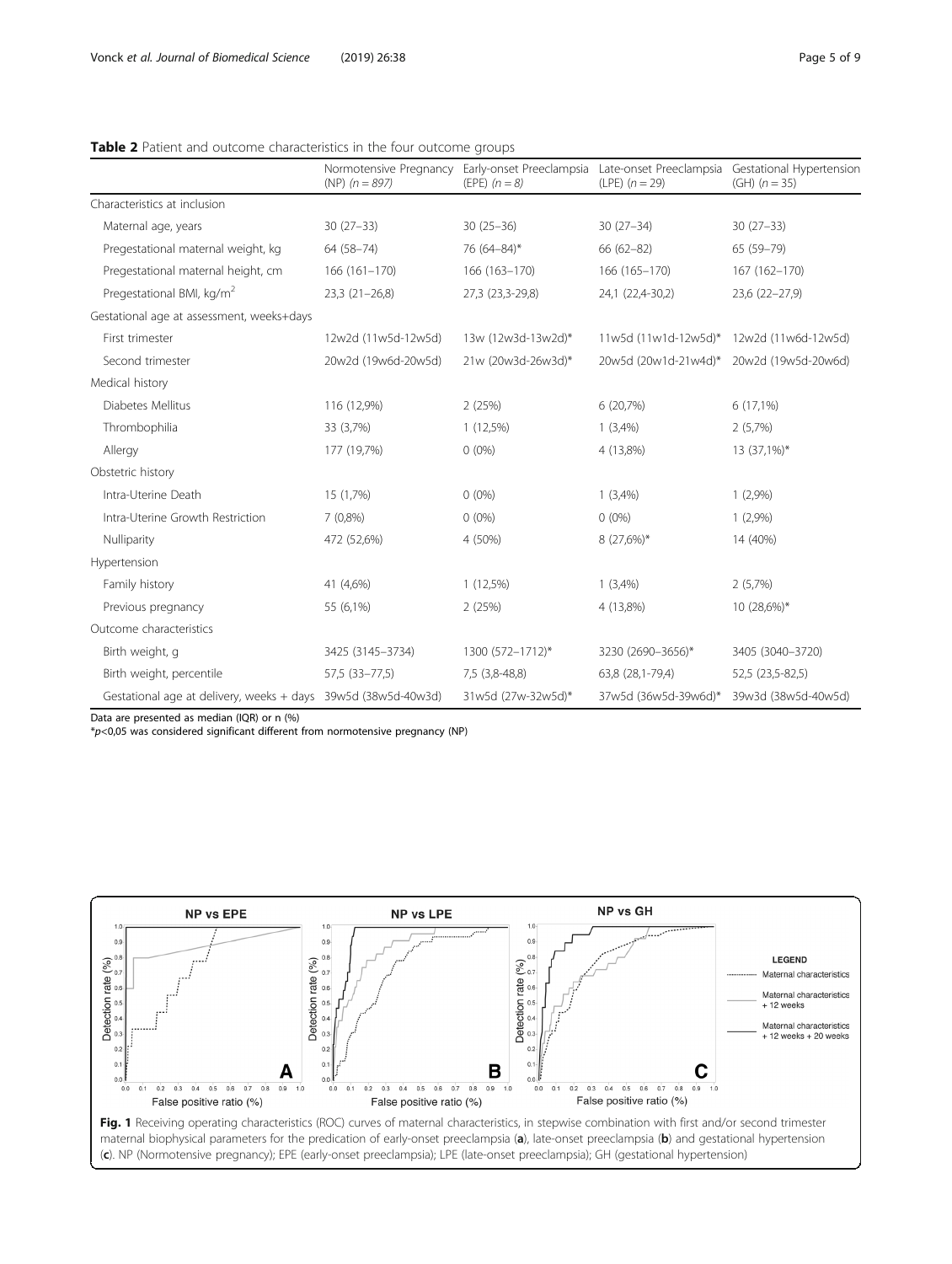EPE has a good detection rate, but performance on LPE is poor  $[3-5, 26]$  $[3-5, 26]$  $[3-5, 26]$  $[3-5, 26]$  $[3-5, 26]$  $[3-5, 26]$  $[3-5, 26]$ . Prediction of GH scores even lower (18–21% at 5% FPR) [\[5](#page-7-0)]. Compared to those latter models, the prediction models in our study promise better (preliminary) detection rates on all diagnoses.

In multiple studies [[10\]](#page-7-0), an extended list of pathologic biophysical parameters are measured already in the first trimester: higher uterine pulsatility indices, higher TPR, lower ACI and VI, higher CO and SV, etc. We have shown before that type-specific cardiovascular characteristics allow discrimination between GH, EPE and LPE [\[11](#page-7-0), [21](#page-7-0)]. More and more studies use maternal hemodynamics to explain the pathophysiology of preeclampsia and other hypertensive disorders. It is important to focus not only on (early) preeclampsia, but on all types of hypertension when creating a prediction tool. Therefore, we aimed to explore a different fundament for a prediction model than the current popular research tracks, and focus on all hypertensive cases.

The models in our study showed the best performance when adding the first and second trimester parameters together. Other prediction models use only first trimester information. However, it is shown that all women with GHD have a gradual worsening in cardiovascular dysfunction [\[11](#page-7-0)]. It is therefore not illogical to introduce the second trimester parameters into a prediction model. Women at risk could be considered for preventive treatment such as low-dose aspirin depending on the grade of cardiovascular maladaptation and the predicted first trimester risk profile [[28](#page-7-0)]. But adding a second trimester assessment could confirm more accurately the risk status and determine a personalized follow up monitoring, such as remote monitoring [[29](#page-7-0)–[31\]](#page-7-0) and/or tailored hemodynamic-based antihypertensive therapy [[32\]](#page-7-0).

Gestational hypertensive disorders are not only linked to cardiovascular maladaptations throughout a pregnancy, but predisposes also to cardiovascular diseases in later life, including a potential hypertensive risk in a future pregnancy [[33](#page-7-0), [34](#page-7-0)]. Understanding completely the behaviour of the cardiovascular system before, during and after a pregnancy together with the knowledge of correct measuring these biophysical parameters, could contribute to the advancement of the current approach of gestational hypertensive disorders. It is important to screen patients in time to possibly prevent or at least delay the hypertensive problem.

These first preliminary results of our approach look very promising, but further research is absolutely necessary to validate the real performance. It offers a possible new way of solving the limitations in the currently investigated prediction models based on biochemical parameters. Reported incidence of hypertensive disorders of pregnancy varies between countries, ranging between 1.4–4.0% for preeclampsia overall, 0.3–0.7% for early onset preeclampsia and 3.6–9.1% for gestational hypertension [\[35](#page-8-0)]. Incidences are very similar in our study population, with 3.8% (37/969) for preeclampsia overall, 0.8% (8/969) for early onset preeclampsia and 3.6% (35/969) for gestational hypertension respectively. As such, our study population could be considered representative for a general obstetric population, however it is to be recognized that we excluded pregnancies complicated with EH, superimposed late preeclampsia with or without SGA, HELLP with or without SGA, isolated SGA and multiplets from the prediction model analysis. Next to this, the Achilles' heel of our screening method is maternal venous Doppler sonography, which not only is subject to human error but also vulnerable for a variety of interfering anatomo-physiologic factors such as respiration, muscle tension, anatomical variability, etc.… [\[36](#page-8-0)]. High inter- and intra-observer variability is reported for maternal venous Doppler measurements, markedly improving to intraclass correlations > 0.9 with the use of (a) an ECG signal as a reference for Doppler wave interpretation, (b) repeated measures and (c) sonographer's training [\[17](#page-7-0)]. As such, the performance of our screening algorithm in a general population is to be explored independently in a new prospective assessment, with consideration of sonographer's training, performance and availability, of patient's access and costs, of audit and feedback mechanisms and of impact on overall population health and public costs [[37](#page-8-0), [38](#page-8-0)]. The presented prediction models are therefore certainly not ready yet for use in clinical practice in its current form. This paper inspires hopefully other clinicians and researchers to investigate the first and/or second trimester maternal hemodynamics and its prediction potential.

# Conclusions

This is the first study that uses the cardiovascular physiology as fundament for a screening model for hypertensive disorders. It includes only biophysical and demographic parameters, showing prudently good performances (AUC > 94%). This study is very topical, because there is an urgent need for a good performing screening model to identify not only the preeclamptic population, but any patient who could suffer from hypertension. Experiencing hypertension in a pregnancy is a forerunner of a bad cardiovascular health in later life. Preventing or delaying it is of utmost importance. This study might bring a potential new and fresh input in the current research for screening models.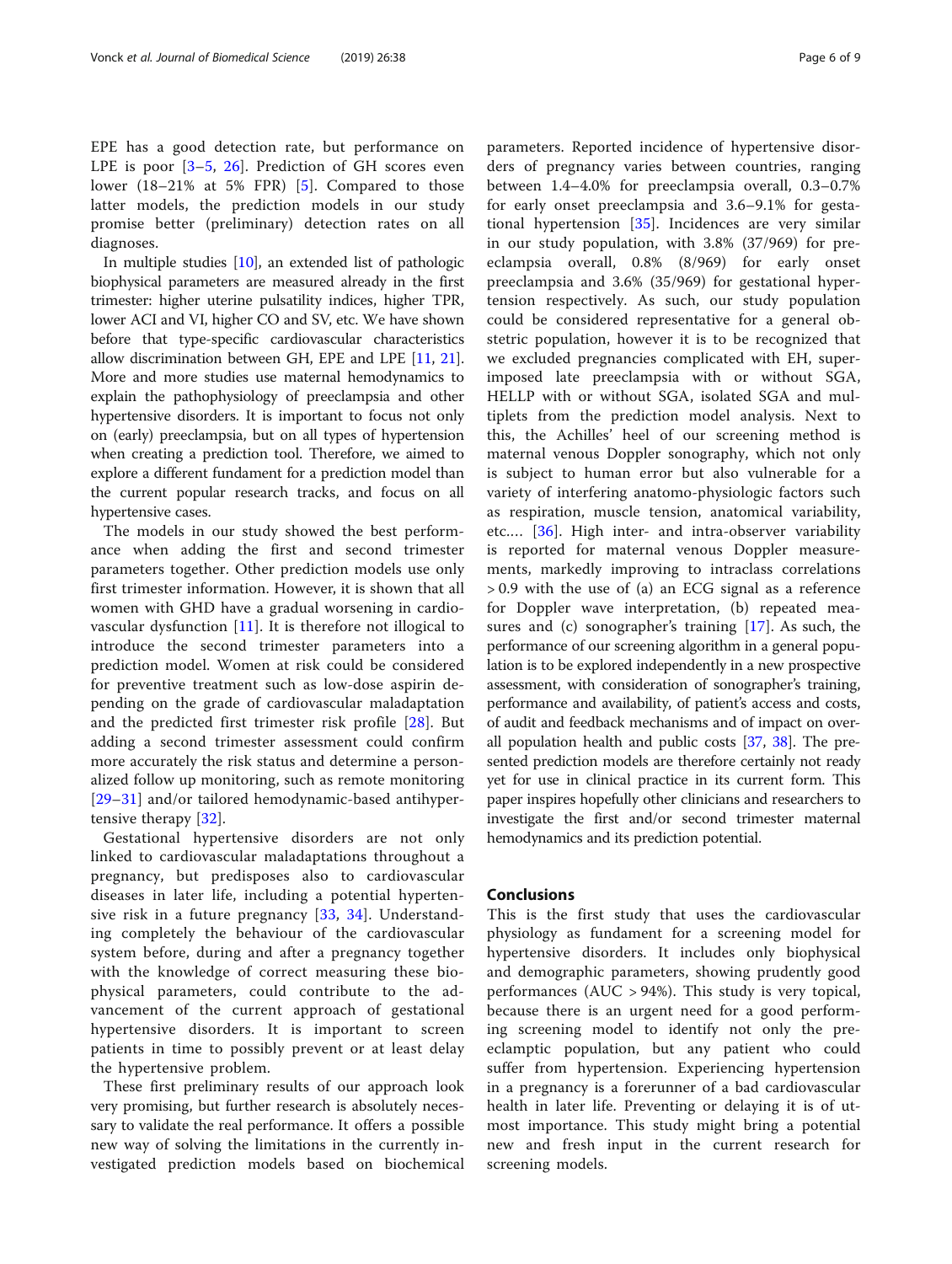# Appendix



#### Abbreviations

ACI: Acceleration index; APT: Arterial pulse transit; AUC: Area under the curve; BMI: Body mass index; CO: Cardiac output; DBP: Diastolic Blood Pressure; DR: Detection ratio; ECW: Extracellular water; EH: Essential hypertension; EPE: Early preeclampsia; FPR: False positive ratio; GH: Gestational hypertension; GHD: Gestational hypertensive disorders; HR: Heart rate; HVI: Hepatic vein index; ICW: Intracellular water; LPE: Late preeclampsia; LR: Likelihood ratios; LVET: Left Ventricular Ejection Time; MAP: Mean arterial pressure; MoM: Multiples of expected normal median; NICCOMO: Non-Invasive Continuous Cardiac Output Monitor; NP: Normotensive pregnancy; NPV: Negative predictive value; PAPP-A: Pregnancy-associated plasma protein A; PEP: Pre-ejection period; PI: Pulsatility index; PlGF: placental growth factor; PLS-DA: Partial Least Square Discriminant Analysis; PPV: Positive predictive value; RI: Resistivity

Index; RIVI: Renal interlobar vein index; ROC: Receiver operating curves; sFlt-1: Soluble FMS-like tyrosine kinase-1; SGA: Small for gestational age; SV: Stroke volume; TBW: Total Body Water; TPR: Total peripheral resistance; UFPPR: Uterine flow promoting peripheral resistance; VI: Velocity index; VPT: Venous pulse transit

### Acknowledgments

All authors are part of the Limburg Clinical Research Project (LCRP) at Hasselt University, Belgium.

#### Funding

The first author of this work is funded by a Ph.D. grant of the Agency for Innovation by Science and Technology (IWT) in Brussels, Belgium.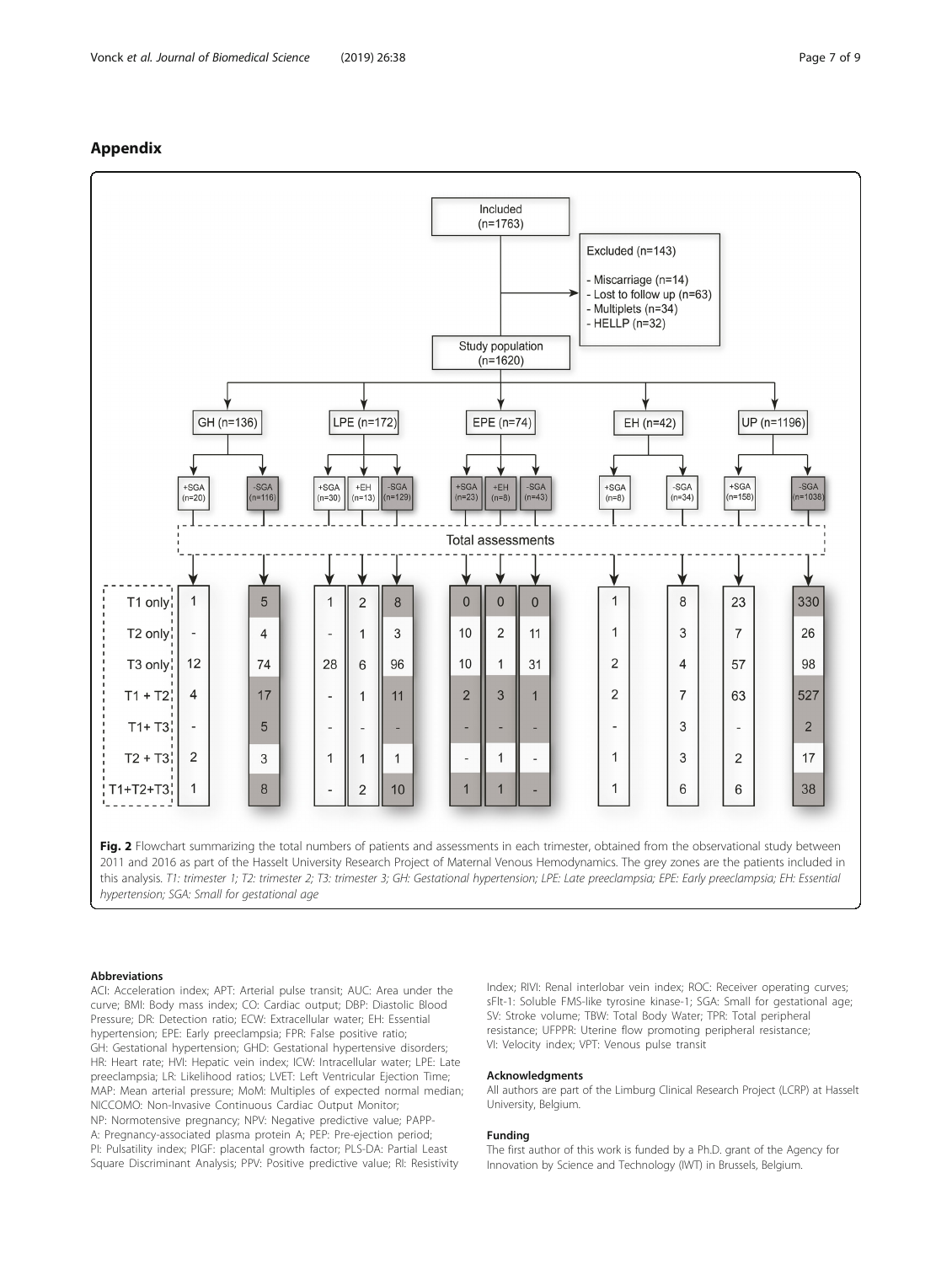# <span id="page-7-0"></span>Availability of data and materials

The datasets used and/or analysed during the current study are available from the corresponding author on reasonable request.

### Authors' contributions

WG + SV: study design, patient inclusion, data management, writing the article. LB: statistics. ASS, DL, KT, JO: patient inclusion. All authors read and approved the final manuscript.

# Ethics approval and consent to participate

Subjects have given their written informed consent and the study protocol was approved by the local ethical committee (MEC ZOL, reference: 13/090 U).

#### Consent for publication

Not applicable.

# Competing interests

The authors declare that they have no competing interests.

# Publisher's Note

Springer Nature remains neutral with regard to jurisdictional claims in published maps and institutional affiliations.

#### Author details

<sup>1</sup> Faculty of Medicine and Life Sciences, Hasselt University, Agoralaan, 3590 Diepenbeek, Belgium. <sup>2</sup>Department of Obstetrics & Gynaecology, Ziekenhuis Oost-Limburg, Schiepse Bos 6, 3600 Genk, Belgium. <sup>3</sup> Department Physiology, Hasselt University, Agoralaan, 3590 Diepenbeek, Belgium. <sup>4</sup>Interuniversity Institute for Biostatistics and statistical Bioinformatics, Hasselt University, Agoralaan, 3590 Diepenbeek, Belgium.

# Received: 30 September 2018 Accepted: 5 May 2019 Published online: 20 May 2019

#### References

- 1. Visentin S, Londero AP, Camerin M, Grisan E, Cosmi E. A possible new approach in the prediction of late gestational hypertension: the role of the fetal aortic intima-media thickness. Medicine (Baltimore). 2017;96(2):e5515.
- 2. Tranquilli AL, Dekker G, Magee L, Roberts J, Sibai BM, Steyn W, et al. The classification, diagnosis and management of the hypertensive disorders of pregnancy: a revised statement from the ISSHP. Pregnancy Hypertens. 2014;4(2):97–104.
- 3. O'Gorman N, Wright D, Poon LC, Rolnik DL, Syngelaki A, de Alvarado M, et al. Multicenter screening for pre-eclampsia by maternal factors and biomarkers at 11-13 weeks' gestation: comparison with NICE guidelines and ACOG recommendations. Ultrasound Obstet Gynecol. 2017;49(6):756–60.
- 4. Crovetto F, Figueras F, Triunfo S, Crispi F, Rodriguez-Sureda V, Dominguez C, et al. First trimester screening for early and late preeclampsia based on maternal characteristics, biophysical parameters, and angiogenic factors. Prenat Diagn. 2015;35(2):183–91.
- 5. Poon LC, Kametas NA, Maiz N, Akolekar R, Nicolaides KH. First-trimester prediction of hypertensive disorders in pregnancy. Hypertension (Dallas, Tex : 1979). 2009;53(5):812–8.
- 6. Giguere Y, Masse J, Theriault S, Bujold E, Lafond J, Rousseau F, et al. Screening for pre-eclampsia early in pregnancy: performance of a multivariable model combining clinical characteristics and biochemical markers. BJOG. 2015;122(3):402–10.
- 7. Bahado-Singh RO, Syngelaki A, Akolekar R, Mandal R, Bjondahl TC, Han B, et al. Validation of metabolomic models for prediction of early-onset preeclampsia. Am J Obstet Gynecol. 2015;213(4):530 e1–e10.
- 8. Brandao AH, Evangelista AA, Martins RM, Leite HV, Cabral AC. Prediction of early and late preeclampsia by flow-mediated dilation of the brachial artery. Radiol Bras. 2014;47(4):206–9.
- 9. Erez O, Romero R, Maymon E, Chaemsaithong P, Done B, Pacora P, et al. The prediction of late-onset preeclampsia: results from a longitudinal proteomics study. PLoS One. 2017;12(7):e0181468.
- 10. Vonck S, Staelens AS, Bollen I, Broekx L, Gyselaers W. Why non-invasive maternal hemodynamics assessment is clinically relevant in early pregnancy: a literature review. BMC Pregnancy Childbirth. 2016;16(1):302.
- 11. Gyselaers W, Vonck S, Staelens AS, Lanssens D, Tomsin K, Oben J, et al. Gestational hypertensive disorders show unique patterns of circulatory

deterioration with ongoing pregnancy. Am J Physiol Regul Integr Comp Physiol. 2019;316(3):R210–r21.

- 12. Tomsin K, Mesens T, Molenberghs G, Gyselaers W. Impedance cardiography in uncomplicated pregnancy and pre-eclampsia: a reliability study. J Obstet Gynaecol. 2012;32(7):630–4.
- 13. Gyselaers W, Molenberghs G, Van Mieghem W, Ombelet W. Doppler measurement of renal interlobar vein impedance index in uncomplicated and preeclamptic pregnancies. Hypertens Pregnancy. 2009;28(1):23–33.
- 14. Gyselaers W, Molenberghs G, Mesens T, Peeters L. Maternal hepatic vein Doppler velocimetry during uncomplicated pregnancy and pre-eclampsia. Ultrasound Med Biol. 2009;35(8):1278–83.
- 15. Klabunde R. Vascular function cardiovascular physiology concepts. 5. 2nd ed. Baltimore: Lippincott Williams & Wilkins; 2012. p. 97.
- 16. Medis. Impedance Cardiography with ACM Technology. Ilmenau, Germany [Available from: <https://medis.company/cms/uploads/PDF/niccomo.pdf>.
- 17. Staelens AS, Tomsin K, Oben J, Mesens T, Grieten L, Gyselaers W. Improving the reliability of venous Doppler flow measurements: relevance of combined ECG, training and repeated measures. Ultrasound Med Biol. 2014;40(7):1722–8.
- 18. Tomsin K, Mesens T, Molenberghs G, Gyselaers W. Venous pulse transit time in normal pregnancy and preeclampsia. Reprod Sci (Thousand Oaks, Calif). 2012;19(4):431–6.
- 19. Vonck S, Staelens AS, Mesens T, Tomsin K, Gyselaers W. Hepatic hemodynamics and fetal growth: a relationship of interest for further research. PLoS One. 2014;9(12):e115594.
- 20. Nelson TR, Pretorius DH. The Doppler signal: where does it come from and what does it mean? AJR Am J Roentgenol. 1988;151(3):439–47.
- 21. Gyselaers W, Staelens A, Mesens T, Tomsin K, Oben J, Vonck S, et al. Maternal venous Doppler characteristics are abnormal in pre-eclampsia but not in gestational hypertension. Ultrasound Obstet Gynecol. 2015;45(4):421–6.
- 22. Staelens AS, Vonck S, Molenberghs G, Malbrain ML, Gyselaers W. Maternal body fluid composition in uncomplicated pregnancies and preeclampsia: a bioelectrical impedance analysis. Eur J Obstet Gynecol Reprod Biol. 2016;204:69–73.
- 23. Staelens A, Tomsin K, Grieten L, Oben J, Mesens T, Spaanderman M, et al. Non-invasive assessment of gestational hemodynamics: benefits and limitations of impedance cardiography versus other techniques. Expert Rev Med Devices. 2013;10(6):765–79.
- 24. Yasuda R, Takeuchi K, Funakoshi T, Maruo T. Bioelectrical impedance analysis in the clinical management of preeclamptic women with edema. J Perinat Med. 2003;31(4):275–80.
- 25. Vinayagam D, Bowe S, Sheehan E, Thilaganathan B, Khalil A. Non-invasive Haemodynamic monitoring in pregnancy: a comparative study using ultrasound and bioreactance. Fetal Diagn Ther. 2017;41(4):273–82.
- 26. Bulletins--Obstetrics ACoP. ACOG practice bulletin. Diagnosis and management of preeclampsia and eclampsia. Number 33, January 2002. Obstet Gynecol. 2002;99(1):159–67.
- 27. Organization. WH. WHO recommendations for prevention and treatment of pre-eclampsia and eclampsia. 2011.
- 28. Poon LC, Wright D, Rolnik DL, Syngelaki A, Delgado JL, Tsokaki T, et al. Aspirin for evidence-based preeclampsia prevention trial: effect of aspirin in prevention of preterm preeclampsia in subgroups of women according to their characteristics and medical and obstetrical history. Am J Obstet Gynecol. 2017.
- 29. Lanssens D, Vandenberk T, Smeets CJ, De Canniere H, Molenberghs G, Van Moerbeke A, et al. Remote monitoring of hypertension diseases in pregnancy: a pilot study. JMIR Mhealth Uhealth. 2017;5(3):e25.
- 30. Lanssens D, Vonck S, Storms V, Thijs IM, Grieten L, Gyselaers W. Corrigendum to "the impact of a remote monitoring program on the prenatal follow-up of women with gestational hypertensive disorders". Eur J Obstet Gynecol Reprod Biol. 2018;223:72–8 European journal of obstetrics, gynecology, and reproductive biology. 2018;231:286–7.
- 31. Lanssens D, Vonck S, Vandenberk T, Schraepen C, Storms V, Thijs IM, et al. A prenatal remote monitoring program in pregnancies complicated with gestational hypertensive disorders: what are the contributors to the cost savings? Telemed J E Health. 2018.
- 32. Lees C, Ferrazzi E. Relevance of Haemodynamics in treating pre-eclampsia. Curr Hypertens Rep. 2017;19(9):76.
- 33. Carty DM, Delles C, Dominiczak AF. Preeclampsia and future maternal health. J Hypertens. 2010;28(7):1349–55.
- 34. Ghossein-Doha C, Spaanderman M, van Kuijk SM, Kroon AA, Delhaas T, Peeters L. Long-term risk to develop hypertension in women with former